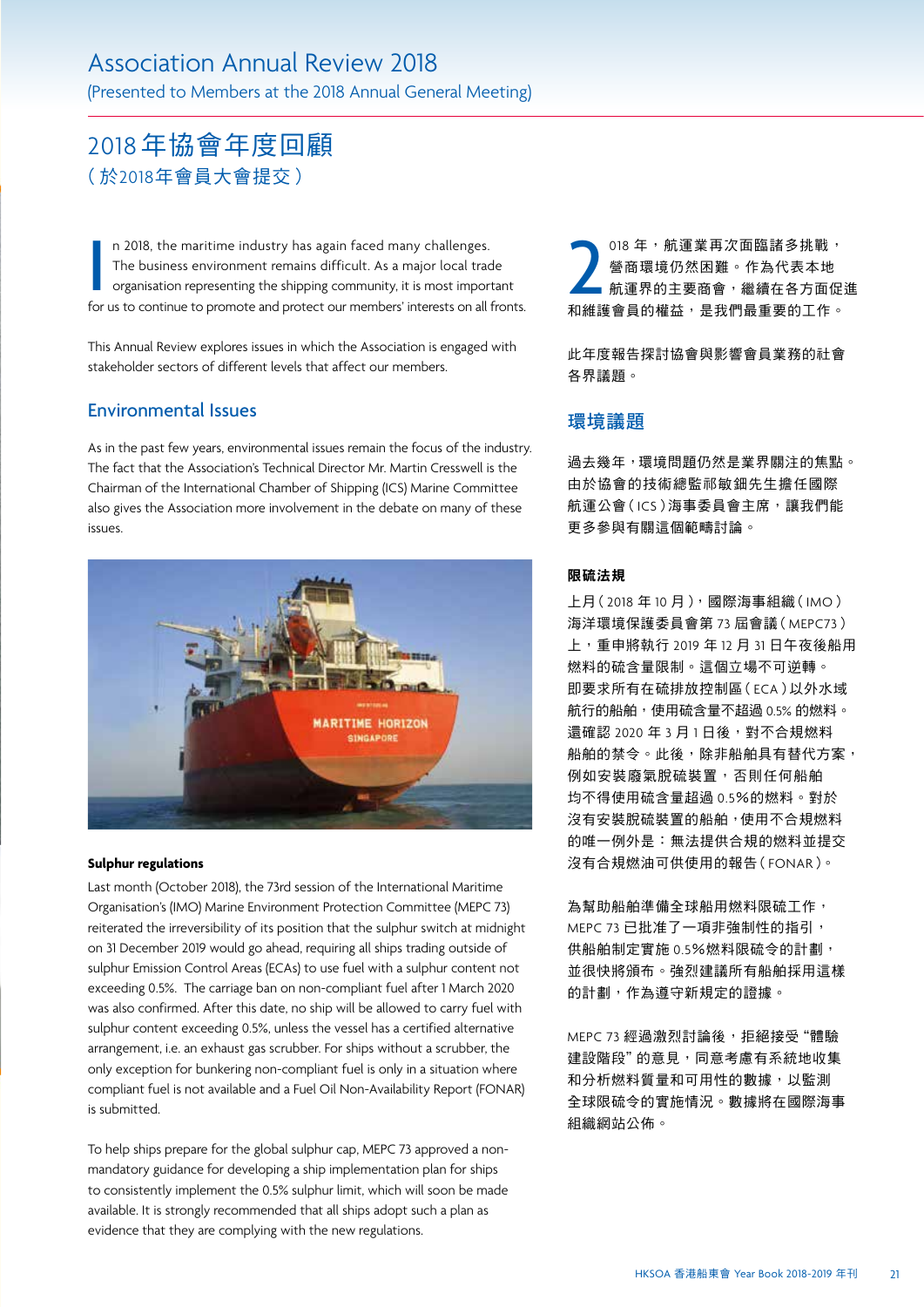While rejecting the idea of an "Experience Building Phase", after a heated discussion, MEPC 73 agreed to consider systematic data gathering and analysis of fuel quality and availability to monitor the implementation of the global sulphur cap. The data will be made public on the IMO website.

### **Reduction of GHG emissions**

In April 2018, MEPC 72 adopted a GHG reduction strategy, with three levels of ambition: (1) the carbon intensity of ships is to decline through implementation of further phases of the energy efficiency design index (EEDI) for new ships; (2) the carbon intensity of international shipping is to decline by reducing CO2 emissions per transport work, as an average across international shipping, by at least 40% by 2030, pursuing efforts towards 70% by 2050, compared to that in 2008; (3) GHG emissions from international shipping are to peak as soon as possible and decline by at least 50% by 2050, compared to that in 2008.

At MEPC 73 held last month (October 2018), there was no agreement on an action plan for MEPC 74, owing to the lack of data, especially EEDI information. The discussion on the details of potential reduction measures will be held at MEPC 74, scheduled in May 2019.

### **Ballast water**

The Ballast Water Management (BWM) Convention is a complex and controversial set of technical regulations, which address the serious problem of invasive marine organisms which if advertently transported in ships' ballast water tanks can have damaging impact on local ecosystems. China already ratified the BWM Convention on 22 October 2018, and the Convention will apply to the mainland and Macao on 22 January 2019. In Hong Kong, the local legislation in giving effect to the Convention has been adopted by the Legislative Council in June 2018. The government is processing the formality of extending the Convention to Hong Kong.

Now, 79 contracting Governments, representing 81% of the world merchant fleet, have ratified the Convention.

MEPC73 approved new guidance requiring that the International Ballast Water Management Certificate should not be issued until commissioning testing, including sampling of the ballast water after treatment, has been successfully completed at the shipyard where the installation takes place. It also adopted amendments to the G4 guidelines to include contingency measures to be taken in case the ballast water to be discharged is not compliant with the D-2 biological standard.

### Labour Affairs Issues

Crew-related costs form a significant part of the operating costs of a vessel. It is only natural, therefore, that the matters concerning labour affairs have continued to be a focus area of the Association's efforts.

Mr. Arthur Bowring, the Association's former Managing Director and Senior Consultant, chaired the 3rd meeting of the Special Tripartite Committee (STC) for the Maritime Labour Convention (MLC), 2006 held in April 2018.

#### 減少溫室氣體排放

2018年4月, MEPC 72 通過了溫室氣體減排的 三個層次的目標:(1)通過實施為新船實施新 階段的能源效率設計指數(EEDI),使船舶的 碳強度下降 ;(2)國際航運船舶的碳強度將通 過減少每個運輸環節的二氧化碳排放量來降 低,與 2008 年相比, 2030 年最少下降 40%, 2050 年爭取減少 70% ;(3)與 2008 年相比, 國際航行船舶的溫室氣體排放量將盡快達到 頂峰,2050 年將至少下降 50%。

上月 $(2018 \n 410 \n 6)$ 舉行的 MEPC 73, 由於 缺乏數據,特別是 EEDI 信息,會議沒有就 MEPC 74 的行動計劃達成協議。關於潛在減排 措施的細節,將於 2019 年 5 月舉行的 MEPC 74 上討論。

#### 壓載水

《壓載水管理公約》(BWM)公約是一套複雜 和備受爭議的技術法規,針對不當排出 壓載水所攜帶的外來生物對當地生態環境 造成嚴重破壞的問題。中國已於 2018 年 10 月 22 日批准了《壓載水管理公約》,該公約將 於 2019 年 1 月 22 日適用於內地和澳門地區。 香港立法會於 2018 年 6 月通過了有關的立法, 特區政府正積極開展《公約》全面延伸到香港 的有關手續。

現在,已有 79 個締約國政府批准了《公約》, 佔世界商船隊的 81%。

MEPC73 批准了新的指引,要求新船在造船廠 未完成測試之前,包括壓載水經處理後的 取樣等,不應獲發國際壓載水管理證書。 此外,還涌過了對 G4 指引的修訂,加上了 在排放壓載水不符合 D-2 生物標準時應採取 的應急措施。

### 勞工議題

與船員相關的開支,佔船舶營運成本很大 的比重。因此,有關勞工的議題,自然仍是 協會努力的焦點。

協會的前任董事總經理和高級顧問包榮先生 (Mr. Arthur Bowring)主持了 2018 年 4 月舉行 的《2006 年海事勞工公約》(MLC)專責三方 委員會(STC)第 3 次會議。經過深入談判,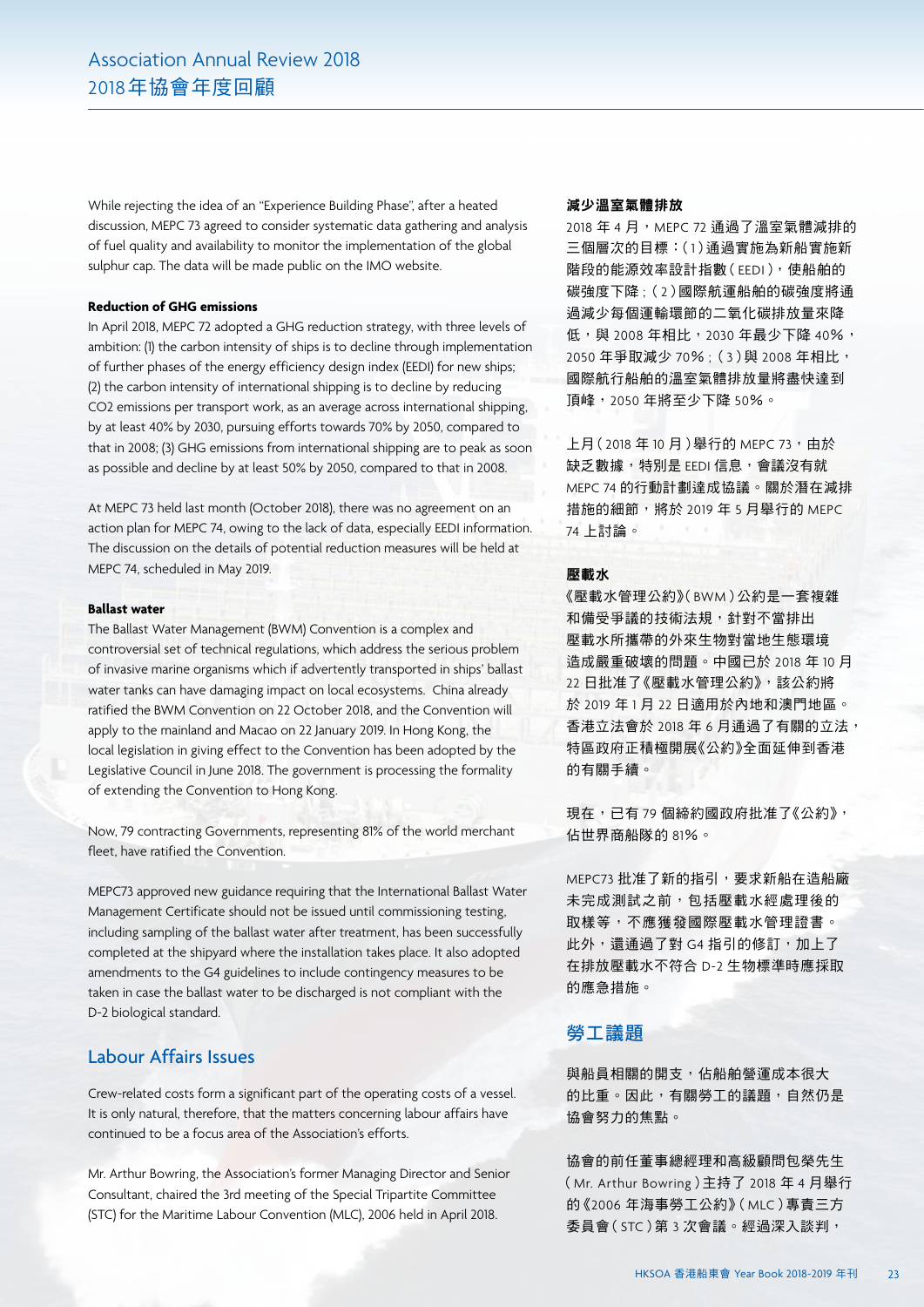

After intensive negotiations, the STC reached an agreement in respect of the payment of wages to seafarers when they are held hostage on or off the ship in an act of piracy or armed robbery, and made four resolutions concerning action to be taken in relation to seafarer abandonment, amendments to the Flag State Inspection and Port State Control guidelines, decent work in the inland navigation sector, and the facilitation of shore leave and transit.

In August 2018, China deposited with the International Labour Organisation (ILO) an instrument of extending the MLC, 2006 to the Hong Kong SAR. The MLC, 2006 will apply to Hong Kong from 20 December 2018.

The application of the MLC, 2006 to Hong Kong is considered of particular importance since the total merchant fleet registered under its flag is among the most important worldwide, representing gross tonnage of about 122 million as at October 2018. Hong Kong is also one of the largest ports in terms of total cargo and container volume.

### Liability Issues

Limitation of liability, while not a concept exclusive to the shipping industry, is challenged more often than is conducive for commercially viable trade. This again has to do with the global nature of the shipping industry. It transcends international boundaries and diverse political sentiments of constituencies within these boundaries.

The Spanish Supreme Court's judgement in the 'Prestige' oil spill case and the French law concerning liability for environmental damages, enacted after the 'Erika' oil spill case, have both caused concern within the industry regarding the potential ramifications of such actions on maritime trade and its commercial viability.

STC 達成協議,涉及海員在船上或非船上 遭遇海盜或武裝搶劫並被扣為人質時海員工 資的支付問題,並就遺棄船員所採取的行動、 船旗國檢查和港口當局控制準則修正案、 內陸航行業界體面工作以及船員上岸休假 和過境便利化等形成四項決議。

2018 年 8 月,中國向國際勞工組織(ILO) 遞交了《2006 年海事勞工公約》延伸到香港 特別行政區的文件。香港將於 2018 年 12 月 20 日起實施此《公約》。

香港實施《海事勞工公約》具有特別重要 的意義,因為香港船舶註冊在全球具有舉足 輕重的地位,截止 2018 年 10 月的其總噸位 約為 1.22 億噸。香港同時亦是全球貨物和 集裝箱總吞吐量最大的港口之一。

# 責任議題

責任限制雖然不是航運業獨有的概念, 但受到的挑戰卻遠高於一般的商業貿易。 這再次是與航運業的全球性質有關,它超越 了國際邊界和邊界內不同國家的政治氣候。

西班牙最高法院對「Prestige」漏油案件的 判決以及「Erika」漏油事件後,法國頒布針對 環境損害賠償責任的法律。兩者都引起業界 關注此類行動對海運貿易的潛在影響,包括 商業運作的影響。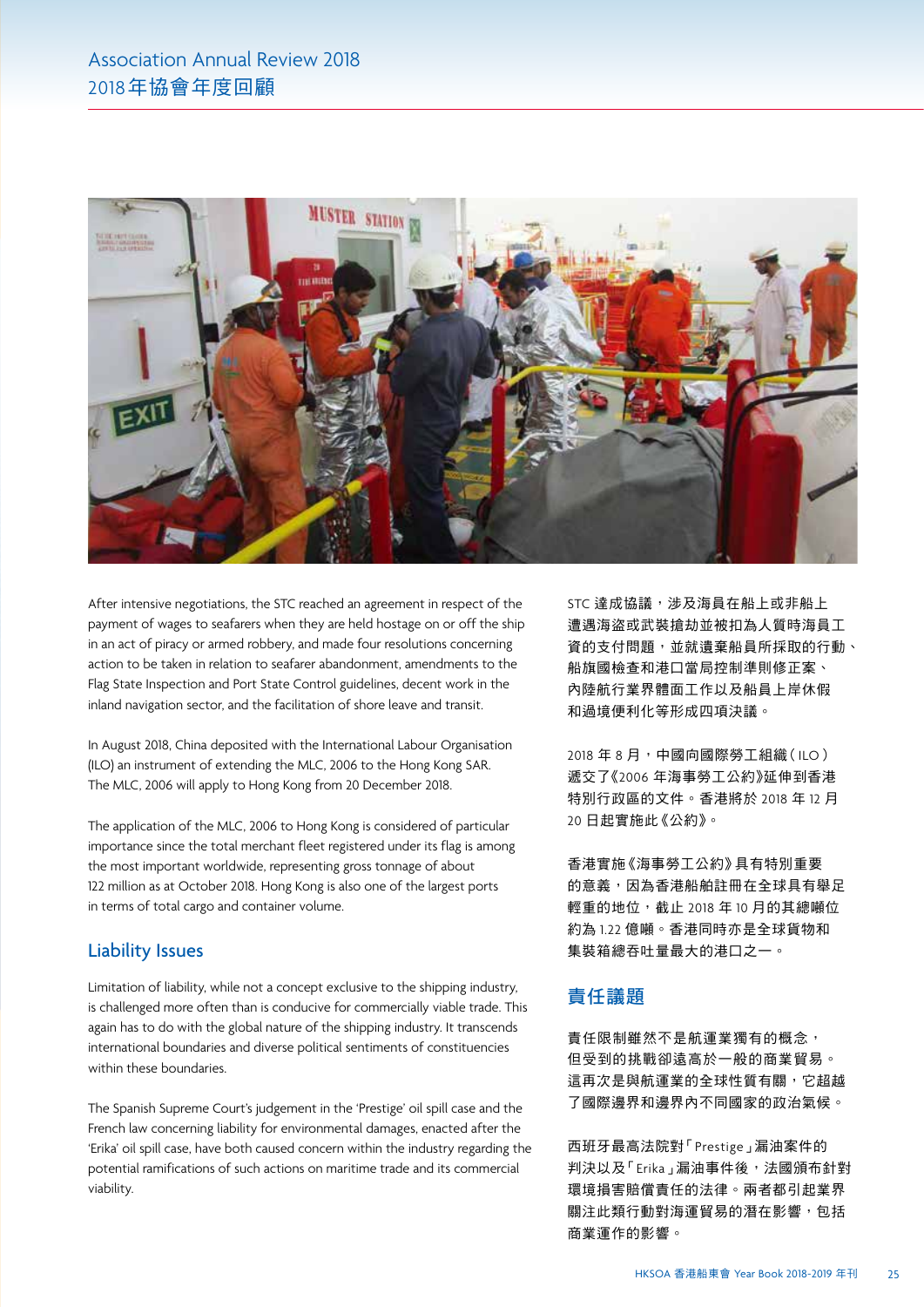### Hong Kong Affairs

### **The regulatory regime**

During the year, the Association maintained regular dialogue with the authorities, reflecting members' views and feedback. We are pleased to see the continual enhancement of the services of the Hong Kong Shipping Register (HKSR).

Timely delivery of certificates of registration (CORs) is important to secure immediate sailing after registration to avoid any commercial loss. Now, the Marine Department has taken the Association's advice to



provide COR collection service for shipowners or their representatives at the Government's overseas Economic and Trade Offices (ETOs). In parallel, the Marine Department is developing an authentication system for verifying the authenticity of issued CORs by electronic means.

In the Chief Executive's 2018 Policy Address delivered last month (October 2018), the Government further pledged to set up Regional Desks of the HKSR in selected ETOs and Mainland Offices and Liaison Units to render more direct and prompt support to shipowners at the ports concerned and to promote the HKSR.

Exemption and dispensation issues are another major concern of the shipping industry. Currently, only the Director of Marine has the authority to approve exemptions and dispensations. We understand that the Government is reviewing the laws with a view to proposing legislative amendments to provide for the Director to delegate powers to her senior colleagues. We are most ready to support the Government to seek Legislators' support.

Meanwhile, we have repeatedly asked the Government to expedite the ratification of international maritime conventions (including the Hong Kong Convention on ship recycling) and the integration of global maritime legislation into local legislation to avoid Hong Kong flagged ships being targeted by port State inspectors, and to safeguard Hong Kong's reputation in the global arena.

Finally, the so called "14-day" rule, allowing non-local contract seamen on board ocean-going vessels to extend their stay in Hong Kong due to unforeseeable circumstances, has been extended from 14 days to three months. This initiative allows much more flexibility for ship operators and managers in crew deployment.

## 香港事務

### 監管制度

年內,協會與特區政府保持緊密聯繫, 反映和回應會員的意見。我們高興 看到香港船舶註冊(HKSR)的服務在 不斷提高。

為避免任何商業損失,準時送遞船舶 註冊證明書(COR),確保船舶註冊後 能即時啟航非常重要。現在,海事處 已採納協會的建議,安排船東或其 代表在海外的香港經濟貿易辦事處 領取有關證書。與此同時,海事處 正在開發電子核實系統,以核實船舶 註冊證明書的真實性。

行政長官上月(2018 年 10 月)發表的 2018年施政報告中,政府進一步承諾,在 選定的政府海外經貿辦、駐內地辦事處及 聯絡機構,設立香港船舶註冊區域支援 服務台,向有關港口的船東提供更直接和 迅速的支援,並推廣香港船舶註冊。

簽發豁免證書是航運業遇到的另一個主要 問題。目前,只有海事處處長本人有豁免 的批准權。我們了解到,政府正在檢討有關 法例,以期提出修訂的法例,處長可將相關 權力下放給其他高級同事。我們全力支持 政府並尋求立法會議員的支持。

同時,我們多次要求政府加快批准國際海事 公約(包括「香港船舶再循環公約」)延伸 至香港,並將全球海事法例納入本地立法, 以避免香港註冊的船舶,可能成為港口國 檢查員的目標,並且維護香港在國際舞台上 的聲譽。

最後就是所謂的"14天"規則,政府已經允許 遠洋船上非本地合同海員在不可預見的情況 下,可延長在香港逗留的期限,由14天延長 至 3 個月。這一舉措使船舶營運和管理公司 在船員調配方面更加靈活。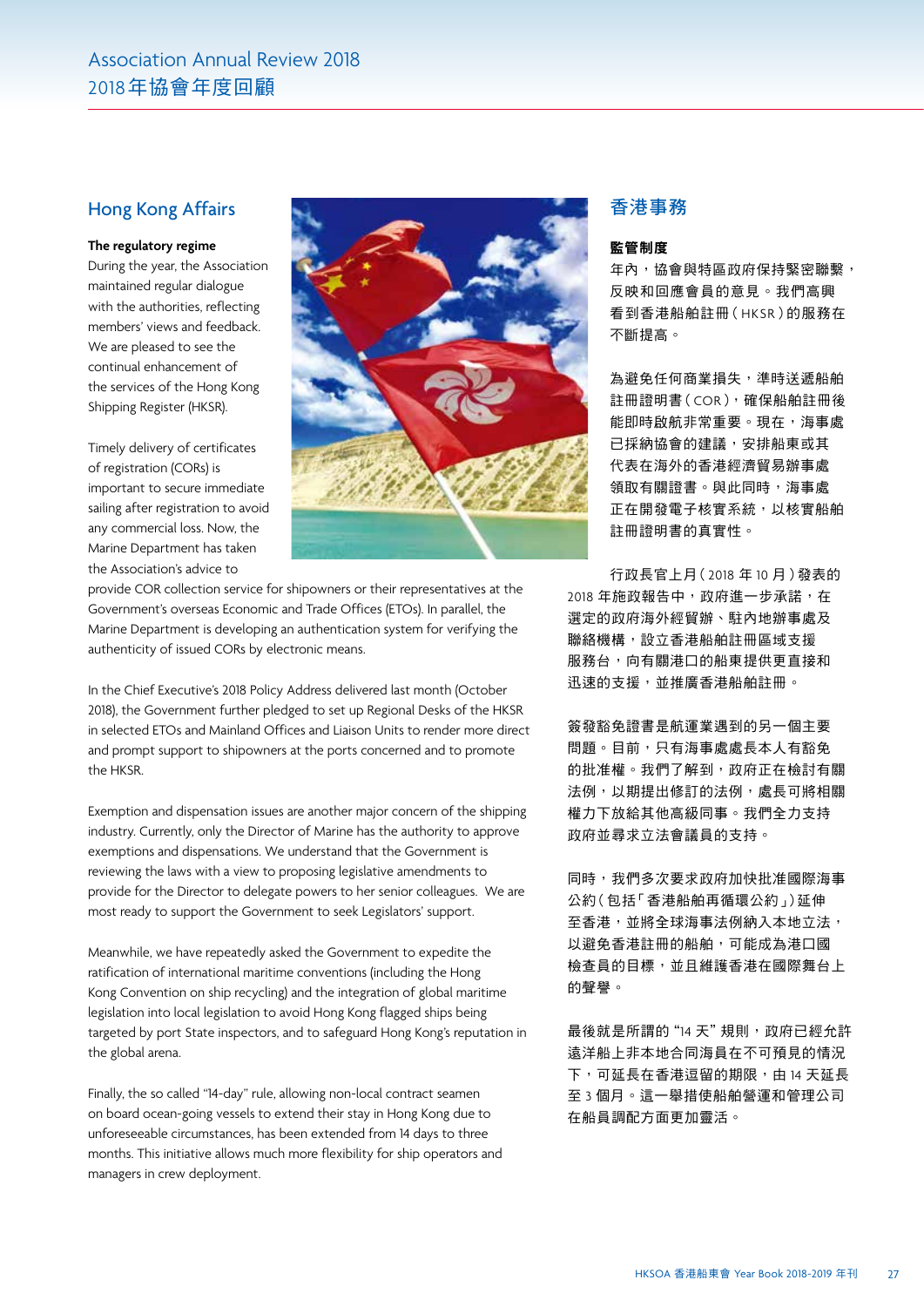#### **Maritime education and manpower development**

The Association has always urged the Government to develop long-term plans to expand the talent pool of the maritime industry. In August this year, after consultation with different community stakeholders including the Association, the Government promulgated its first "Talent List of Hong Kong" to attract professionals with needed qualifications and experience to the city, by giving them bonus points under the existing Quality Migrant Admission Scheme. The Talent List comprises, among others, three maritime-related professional groups, namely marine insurance professionals, naval architects, and marine engineers and superintendents of ships. This is good. As the Government will review the Talent List from time to time, the Association will put forth further suggestions on potential professional groups to be included in the list.

Meanwhile, in her Policy Address, the Chief Executive has indicated an injection of additional \$200 million (currently \$100 million) into the Maritime and Aviation Training Fund to enhance the training and nurturing of talent for the maritime and aviation industries. We welcome the plan, but we will also urge the Government to expand the scope of the Fund to cover more manpower development initiatives of individual companies.

We are also pleased to see that the Government is devoting more financial resources (\$709,000) this year to support the activities that are hosted jointly by the Association and the Hong Kong Maritime Museum in the Hong Kong Maritime Week to promote our industry to the general public and, in particular, to attract youngsters to consider careers in the maritime sector. The subsidies sent an important message – that the Government is working in partnership with the industry.

#### 海事教育和人力資源發展

協會一直敦促政府制定長遠計劃,擴大航運 業的人才儲備。今年 8 月,政府在與社會 各界有關人士磋商後,頒布了首個「香港 人才名錄」,在現有的「優秀人才入境計劃」 下給予額外獎勵分數,以吸引具備相關資格 和經驗的專業人士。「人才名錄」包括三個與 海事有關的專業群體,即海上保險專業人才、 造船師、輪機員及船舶主管。這是很好的 開始。由於政府將不時檢討這份名錄,協會 將建議更多具潛力的專業團體加入名錄中。

同時,行政長官在施政報告中表示,將向 「海運及空運人才培訓基金」注資額外 2 億 港幣(現時為 1 億港幣),加強海事及航空業 的人才培訓和教育。我們歡迎這項計劃, 但也將敦促政府擴大基金的範圍,涵蓋更多 個別公司的人力發展計劃。

我們也高興看到,政府於今年投入了更多 財政資源(709,000 港幣),支持協會和香港 海事博物館在香港海運週共同舉辦向公眾 宣傳行業的活動,特別是藉此吸引年輕人 加入航運業。這些資助傳達了一個重要信息 - 政府與業界同行。



**URC** No. 3 RADAR(X-BANDIFORE)

 $6$  NM  $P(0 - 1)$ 

**JBC** No. 2 RADAR(X-BAND)